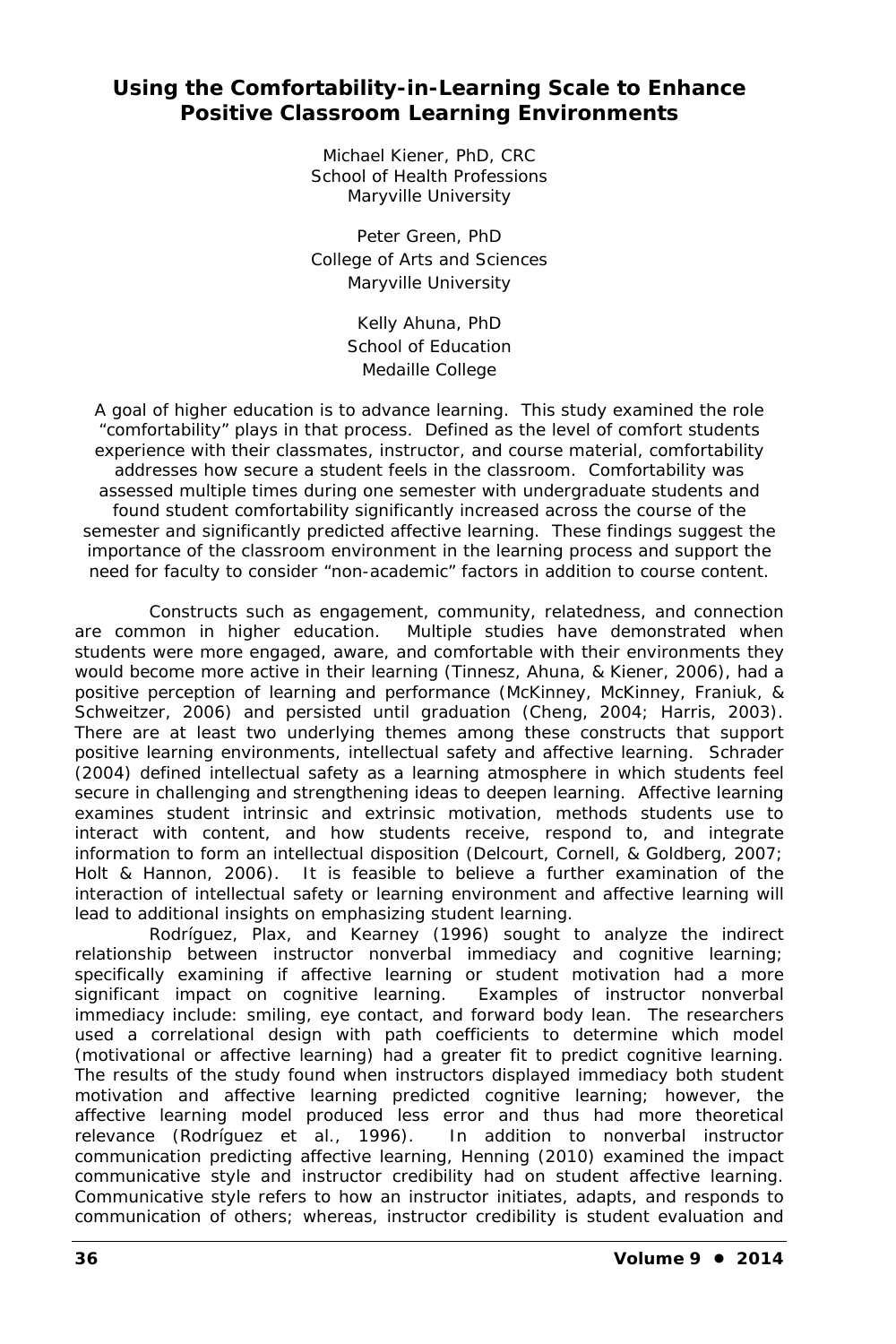attitude towards his or her instructor. The study employed 279 undergraduates and found communicative style and instructor credibility predicted affective learning. The findings from these studies expand the importance of verbal and nonverbal communication on learning environments and affective learning.

Sidelinger, Bolen, Frisby, and McMullen (2011) investigated how negative

instructor behaviors (being rude, insulting or sarcastic) impacted student connectedness and affective learning with 187 undergraduate communication students. The authors found when students developed a sense of connection to each other, negative instructor behaviors did not alter student course engagement. However, instructor misbehaviors did inhibit affective learning toward the instructor and course

**…when students perceived instructors to exhibit positive communication behaviors they had more positive student communication behaviors and outcomes.**

content. Student connectedness and affective learning was also examined by Johnson (2009) with 197 undergraduate students. The researcher found when students perceived they were connected with each other it predicted affective learning, specifically intent to enroll in similar courses and to engage in ideas discussed in the course. This research speaks to the importance of students creating an environment to benefit their learning and how their engagement can override negative instructional behaviors.

Similarly, instructors can also positively impact the learning environment. Mazer and Hunt (2008) studied the effects of instructor positive and negative slang on affective learning, motivation, and classroom climate with 175 undergraduates. Positive slang was informal language used to engage with students whereas negative slang was verbal obscenities deemed inappropriate by students. The researchers found positive and no slang communication had similar effects on affective learning and motivation, but negative slang had a significant negative impact on classroom climate. Goodboy and Myers (2008) investigated how instructor communication behaviors impacted cognitive and affective learning. Positive communication behaviors include eye contact, head nodding, and acknowledging responses; whereas negative communication behaviors include interrupting, avoiding, and discrediting answers. The researchers found when students perceived instructors to exhibit positive communication behaviors they had more positive student communication behaviors and learning outcomes. Adding to the students' role in creating positive learning environments, instructor verbal and nonverbal behaviors can be emphasized to benefit learning.

Arguably, increasing a sense of community and affective learning may have significant importance in professional programs where students are taught to create therapeutic environments to benefit practice. Moreover, Shulman described professional education as more than an academic process and stated,

> (T)o become a professional, one must learn not only to think in certain ways but also to perform particular skills, and to practice or act in ways consistent with the norms, values, and conventions of the profession. (2004, pp. 67-68)

In other words, affective learning has an important role in developing a professional worldview and disposition.

Based on this evidence it would be difficult to ignore the role positive learning environments have on higher education as a means of increasing student affective learning. As a result it would be advantageous for instructors to investigate individual courses and programs to maximize the potential of positive learning environments. However, for many faculty members, studying one's teaching to improve learning is a new endeavor (Huber & Hutchings, 2005).

The scholarship of teaching and learning (SoTL) is a natural fit as a philosophy for instructors to study their teaching, student learning, and documenting outcomes. SoTL views the classroom as a research site and calls for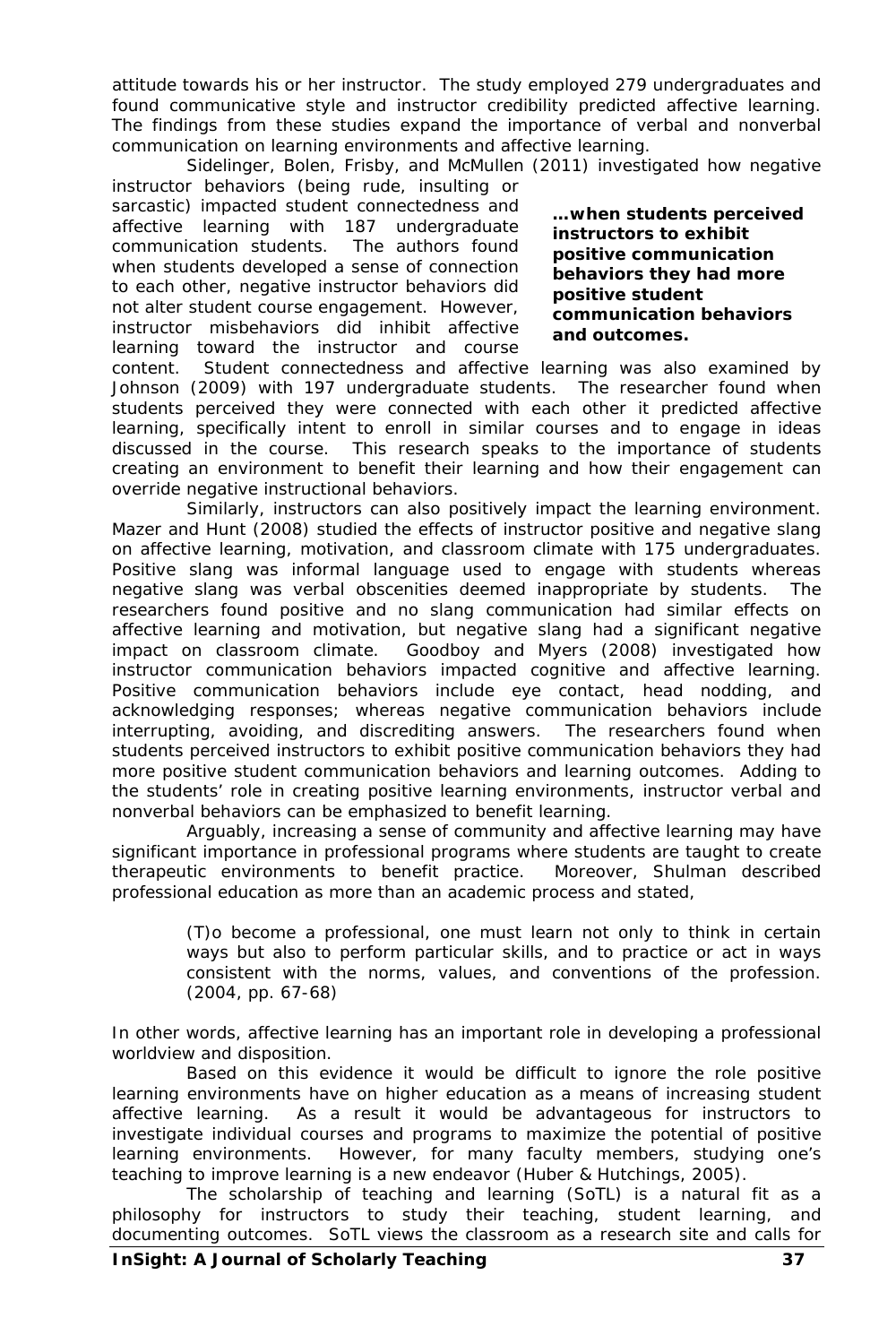rigorous methodology to review and improve teaching and student learning (Huber & Hutchings, 2005).

As with other forms of scholarship, SoTL requires a question to be investigated, data to be collected and analyzed, and findings to be implemented. An equally important SoTL theme is making quality teaching public for others to critique and build theory (Huber & Hutchings, 2005).

In an attempt to expand the value of identifying positive learning environments, the Comfortability in Learning Survey (CLS) was created (Kiener, Green, Ahuna, & McCluskey, 2013). Comfortability emerged as a core category in a grounded theory study designed to better understand how counseling students learn and is conceptualized as a dual process students and instructor employ to form a positive learning environment (Kiener, 2007). Comfortability is defined as the level of comfort students experience with their classmates, instructor, and course material. Moreover, comfortability is related to student self-efficacy in their learning and ability to complete coursework. When students and instructors establish comfortability students have the capability to become more active in their learning and integrate information that may have been perceived as difficult or challenging prior to the start of the course (Kiener et al., 2013). Allowing students to provide feedback regarding how they best learn and in creating assignments is one avenue to increase the capacity of comfortability.

An assumption with the CLS is when students are asked to overtly rate their comfortability they have the potential to become more aware and active in their learning. One goal in the creation of the CLS was to provide a tool of ongoing assessment that instructors could administer in their own classrooms with resulting data that could be used to improve and document student learning.

Perhaps the greatest potential of the CLS is administering it multiple times in a single course or across multiple courses in a program to measure the development (or non-development) of comfortability. Based on the results of each administration, instructors can make pedagogical changes to improve teaching and learning. In addition, results can be shared with students for another opportunity for them to "see" their comfortability in learning and provide feedback to students and instructor.

Thus, the purpose of this study was to extend the utility of the CLS as a program measure. By administering the CLS multiple times in a professional program, data can be analyzed to better collectively gauge students' comfortability in learning. A secondary purpose was to investigate if scores on the CLS could predict affective learning. Increasing affective learning in professional programs is instrumental because students will not only have to think but also act and behave as professionals. Therefore, the research questions for this study were: 1) Would comfortability significantly increase over the course of the semester; 2) Would scores on the CLS significantly predict affective learning toward content and instructor; and 3) Would questions seven, 15, and 16 on the CLS significantly increase over the course of the semester. The three questions were: "The instructor in this class uses assessment procedures that are appropriate to demonstrate student learning"; "I use information from this class in other situations (other classes or field experiences)"; and "Material in this class that initially may have seemed challenging has become more understandable over time." These questions were chosen because of the potential to provide evidence of student comfortability with thinking about and applying course content.

#### **Methodology**

A quantitative methodology was used to answer the research questions. This methodology was appropriate because it allowed the researchers to measure the construct under investigation and demonstrates the potential usefulness of collecting and analyzing multiple administrations of the CLS throughout the semester to improve the learning environment.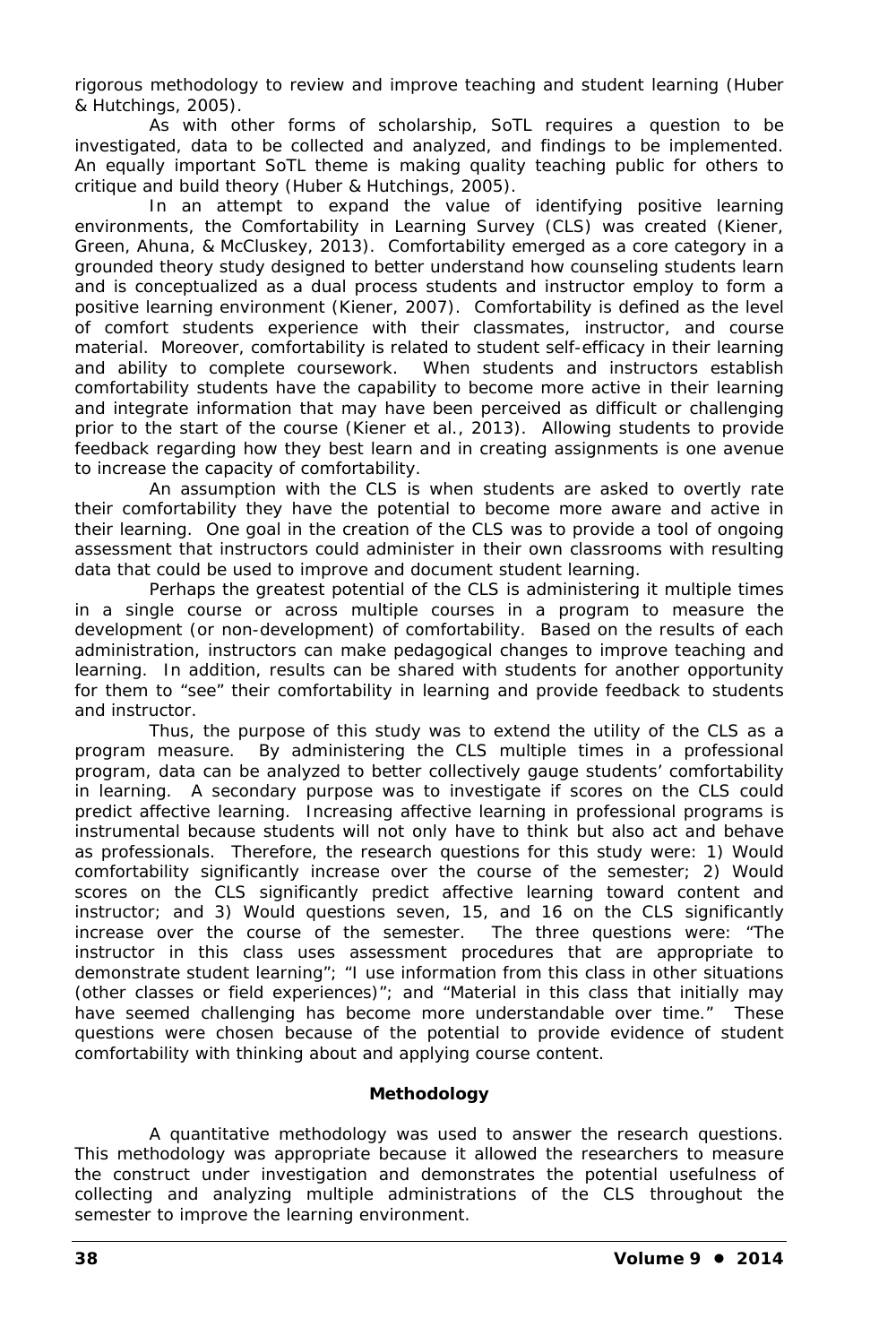#### **Participants & Courses**

Four faculty members in the School of Health Professions agreed to distribute the CLS to their undergraduate students during the spring 2013 semester. Out of 46 students in five courses, a total of 26 individual students consented to participate in the study. Twelve students were enrolled in more than one course and 14 students were enrolled in one course. Three students were enrolled in four courses, two students were enrolled in three courses, and seven students were enrolled in two courses. All of the students were undergraduates from a private Midwestern liberal arts university. Thirty-three students were majors in the rehabilitation services program and 13 were non-rehabilitation services majors. There were a total of 18 students in the rehabilitation services' major. The other majors included psychology, occupational therapy, and students who were undeclared. The average age of the students was 22 with a range from 17- 41. All of the students were female except for one, and all students were Caucasian except for one who identified as African American. These demographics were representative of students in this program at this university. Seventeen students had prior experience with their instructor. All of the courses chosen for this study were in the rehabilitation services program and were taught by full-time faculty. Three of the faculty members taught one course and one faculty member taught two courses. The courses consisted of one 200 level, one 300 level, and three 400 level courses. Rehabilitation services is a human service profession and rehabilitation service providers work with individuals with disabilities to secure employment, live independently, and gain full inclusion into society.

#### **Procedure & Measures**

In weeks four, eight, and 12 of the semester participants completed the Comfortability in Learning Scale (Kiener et al., 2013) and the Instructional Affect Assessment Instrument (McCroskey, 1994). The CLS is a 20-item survey asking students to rate their comfort with their classmates, instructor, and course content. Questions are answered on a five point Likert scale ranging from totally disagree (1) to totally agree (5). Sample questions include: "Classmates in this class often help each other in understanding difficult material"; "The instructor has created a respectful environment to share ideas in this class"; and "Material in this class that initially may have seemed challenging has become more understandable over time". The CLS has more than adequate reliability; Cronbach's Alpha range from .863-.933 and split half coefficients range from .811-.908. The CLS has a criterion validity coefficient of .737 and strong face and content validity (Kiener et al., 2013). The Instructional Affect Assessment Instrument has two eight-item scales measuring affect for content and affect for instructor. Reliability coefficients range from .85- .90 and has sound face and predictive validity (McCroskey, 1994).

After each administration, data were analyzed by the first author and presented to the other participating instructors as a method of ongoing assessment. Group and individual data were presented and individual course data were only seen by the first author and by the instructor teaching the course. The first author was also available to discuss the results individually with each instructor. As a method to increase comfortability, the first author shared the results of his survey at each administration with his students and allowed them to ask questions and make their own interpretations of the data to help improve teaching and learning.

#### **Results**

To address the first research question, would comfortability increase over the course of the semester, a repeated measures ANOVA was conducted on the CLS across the three time periods. Results indicated a significant increase from week 1 to week 4, F (2, 54) = 4.23, p = .02, np2 = .135. A follow-up analysis showed an increase in comfortability from week four (M = 4.24, SD = .51) to week eight (M =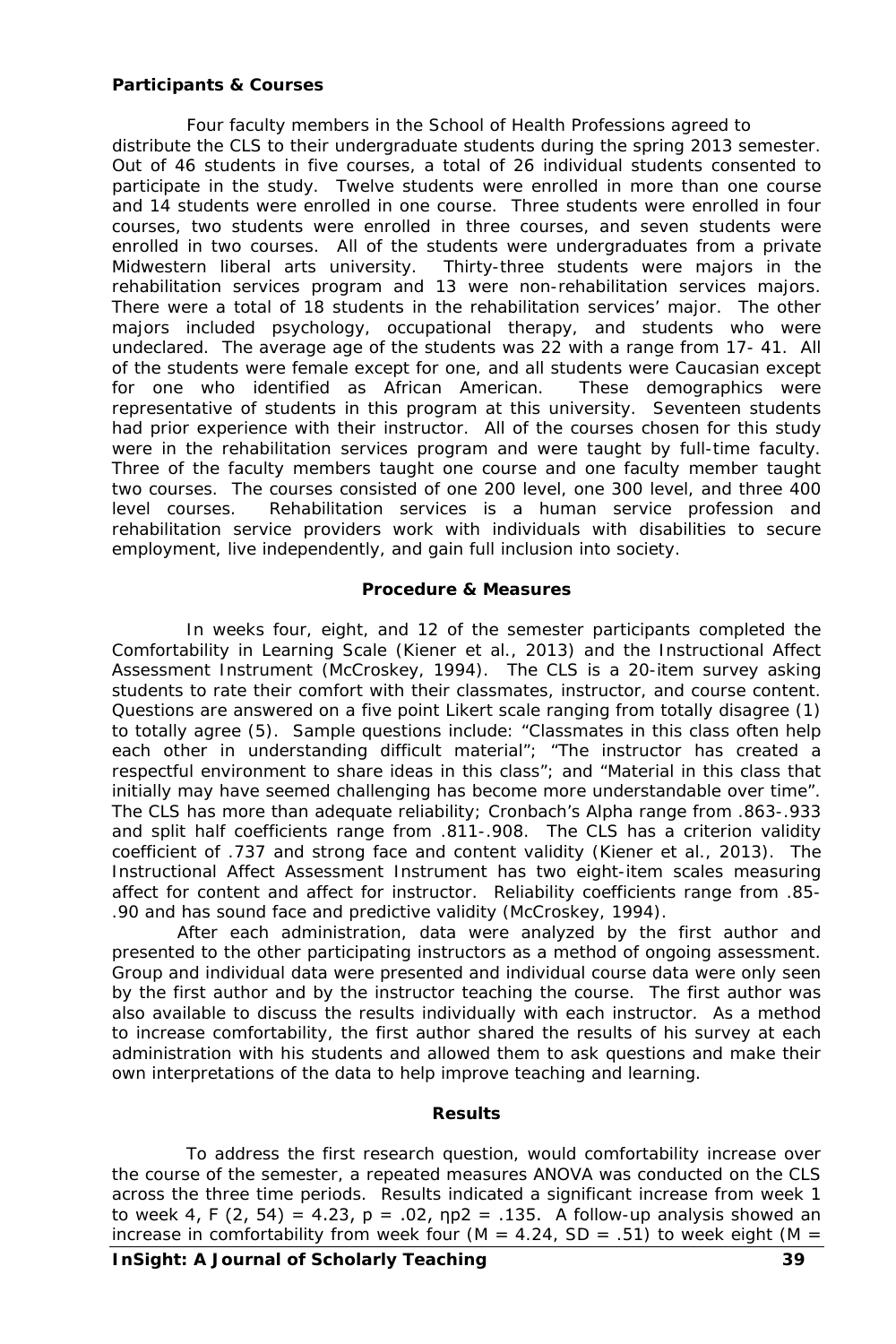4.37, SD = .50), and from week four to week 12 (M = 4.42, SD = .60), but no significant difference between week eight and week 12.

To determine if comfortability predicted affective learning toward content and instructor, correlations were initially analyzed to determine if a relationship existed. The researchers examined the final time period (12 Weeks) as the second research question was interested in determining whether comfortability, as it developed over the course of a semester, predicted affective learning at the end of the class. CLS was significantly correlated with both affective learning toward content (r  $(39) = .709$ ,  $p < .001$ ), and toward instructor (r  $(39) = .750$ ,  $p < .001$ ). Simple linear regression analyses indicated significant prediction of affective content (t = 6.12, p < .001), accounting for 50.3% of the overall variance. CLS also significantly predicted affect toward instructor,  $(t = 6.89)$ ,  $p < .001$ , accounting for 56.2% of the overall variance.

Repeated measures ANOVAs were conducted on the three individual CLS questions to determine if any increase in frequency occurred during the semester. Results indicated very little change in these specific questions. Any differences over the semester for items seven (The instructor in this class uses assessment procedures that are appropriate to demonstrate student learning) and 15 (I use information from this class in other situations [other classes or field experiences]) were clearly not significant,  $F's < 1.0$ . Item 16 (Material in this class that initially may have seemed challenging has become more understandable over time.) did show a marginal increase,  $F(2, 54) = 2.74$ ,  $p = .074$ ,  $np2 = .092$ . Follow-up analyses indicated the only significant increase occurred between week 4 ( $M = 3.96$ , SD = .74) and week 12 ( $M = 4.25$ , SD = .84) for question 16.

### **Discussion**

The purpose of this study was to expand the use of the CLS by administering it multiple times throughout a semester to better track factors that contribute to comfortability and affective learning. By assessing the CLS multiple times and analyzing the data it provided an opportunity for instructors to have a

method of ongoing assessment to monitor their courses, increase student awareness of their learning environment, and make changes to enhance learning. By examining multiple courses within one program it allowed for a more comprehensive assessment of the program's comfortability and affective learning.

The results indicated that comfortability did significantly increase over the course of the

**When students have a more active role in their learning they have the ability to move from passive recipients to dynamic consumers of knowledge.**

semester; pointing to the potential for students and instructors to overtly implement strategies to monitor and enhance the learning environment. When students have a more active role in their learning they have the ability to move from passive recipients to dynamic consumers of knowledge (Tinnesz, Ahuna, & Kiener, 2006). Students' perception of comfortability did significantly predict affective learning (affect for instructor and affect for content). It is possible when students increase their affective learning they are developing learning characteristics such as enthusiasm, persistence, and curiosity (Ahuna & Tinnesz, 2006). Moreover, because affective learning deals with attaining positive attitudes toward a teacher and or subject, it is plausible to believe students were developing an increased mindset toward their profession (Rodríguez et al., 1996).

As for the third research question, two out of the three individual questions (seven & 15) did not show a significant increase through the semester and the remaining question (17) had a significant increase only between weeks four and 12. A closer examination of all the means over the administrations indicate a low mean of 3.97 (question six first administration) and a high mean of 4.37 (question 15 first administration). Based on these scores, it is feasible to conclude students felt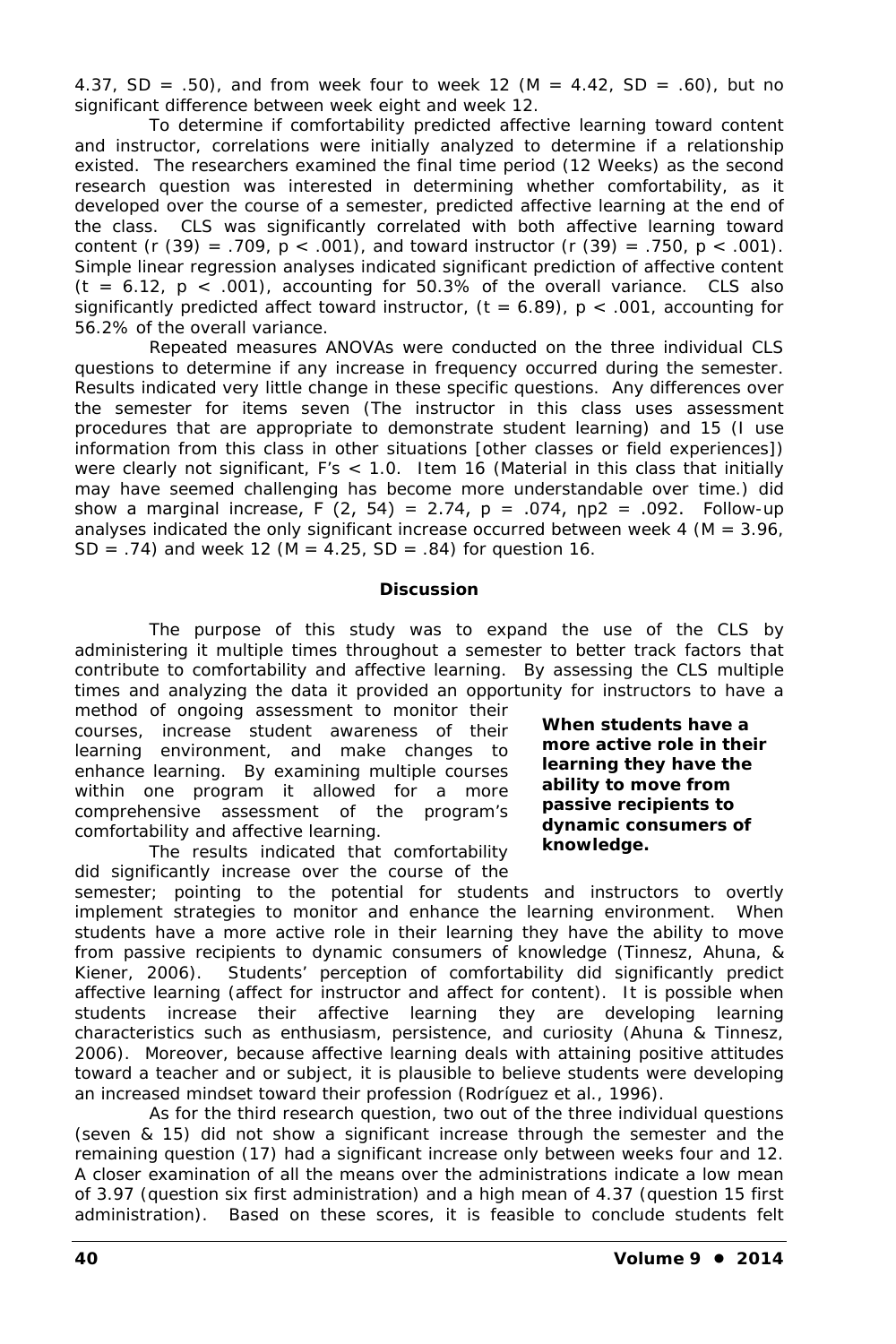comfortable throughout the semester with classmates helping each other with difficult material, using information in other situations, and difficult material becoming more understandable over time. In total, these results indicate the benefit of using an assessment, such as the CLS, as a means of ongoing assessment to monitor the learning environment and inform teaching and student learning.

#### **Future Research & Limitations of the Study**

Additional research would benefit from further examination of demographic differences between students and instructors. For example, will comfortability develop differently for non-majors and students

without prior experience with instructors compared to students who are majors and with students who have **opposed to a science.**prior experience with instructors? Repeating this

# **Teaching is an art as**

study with multiple programs may reveal differences in how programs view learning environments as a means to increase learning. It would also be interesting to investigate how instructors could implement changes to courses based on data from each administration of the CLS. Adding open ended questions to the CLS for students and instructors may shed additional insight on learning. Students could be asked to describe how their comfortability with classmates, instructor, and course content changed throughout the semester and instructors could be asked to describe how they used the data form the CLS to inform their teaching.

Although the results are representative of the programs' students, and possibly other human services programs at small liberal arts institutions, the small sample size does decrease the study's external validity to a broader population. Increasing the diversity of the students, programs, and institutions would help generalize the value of using the CLS as a learning outcome measure. In addition, without a comparison group, it is difficult to state for certain that the effects were the result of the program's sense of comfortability and not another external factor causing the change.

#### **Application to a Broader Audience**

Adding to the milieu of higher education is the rising demand for institutions to be accountable and demonstrate student learning outcomes. Accrediting agencies are requiring institutions to do a better job of identifying, tracking, and demonstrating student outcomes. Institutions that implement a culture of assessment and use data to improve teaching and learning will have a distinct advantage in attracting and graduating students.

Regardless of academic area, these findings exemplify the positive benefit of creating a secure classroom environment. Particularly in health and human service fields in which students will become future professionals servicing the community, it is imperative to maximize learning. This research shows that increased comfortability leads to increased affective learning. As a result, students get more from their classes and the community gets more from its professionals. Teaching is an art as opposed to a science. Instructors at all levels can continually improve their practice, and a new attention to comfortability is one facet that can be addressed.

#### **Conclusion**

This study sought to better understand if student perception of a positive learning environment could be developed in a rehabilitation services program over the course of a semester and if a positive learning environment could predict affective learning. The results indicated a sense of comfortability did increase in the program, and comfortability did predict affective learning. Increasing affective learning for students in professional programs has the potential to indicate students are transitioning to their new professional roles. One of the strengths of the study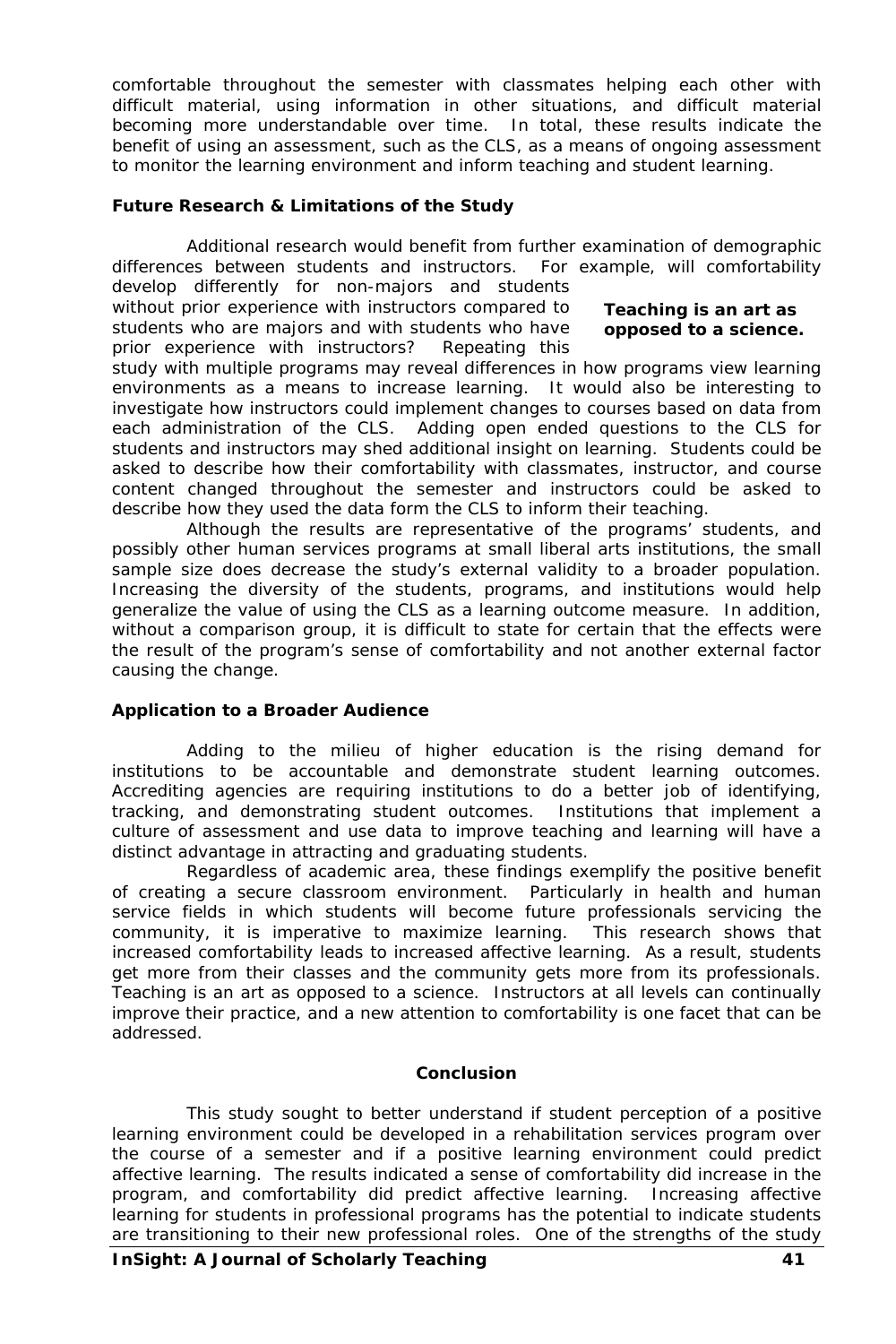is embracing ongoing assessment to improve instruction and student learning. When instructors collect data on their teaching and student learning they have the ability to better demonstrate they are achieving student learning outcomes.

#### **References**

Ahuna, K. H., & Tinnesz, C. G. (2006). *Methods of inquiry applied critical thinking* (2nd ed.). Dubuque, IA: Kendall/Hunt.

Cheng, D. X. (2004). Students' sense of campus community: What it means, and what to do about it. *NASPA Journal*, *41*, 216-234.

Delcourt, M. A. D., Cornell, D. G, & Goldberg, M. D. (2007). Cognitive and affective learning outcomes of gifted elementary school students. *The Gifted Child Quarterly*, *51*, 259- 282.

Goodboy, A. K., & Myers, S. A. (2008). The effect of teacher confirmation on student communication and learning outcome. *Communication Education*, *57*, 153-179.

Harris, B. A. (2003). The power of creating a spiritual learning community. *Adult Learning*, *12*, 22- 23.

Henning, Z. (2010). Teaching with style to manage students perceptions: The effects of sociocommunicative style and teacher credibility on student affective learning. *Communication Research Reports*, *27*, 58-67.

Holt, B. J., & Hannon, J. (2006). Teaching-learning in the affective domain. *Strategies*, *20*, 11-13.

Huber, M. T., & Hutchings, P. (2005). *The advancement of learning building the teaching commons*. San Francisco, California: Jossey-Bass.

Johnson, D. I. (2009). Connected classroom climate: A validity study. *Communication Research Reports*, *26*, 146-157.

Kiener, M. S. (2007). Scholarship of teaching in rehabilitation counseling practicum. *Rehabilitation Education*, *21*, 169-178.

Kiener, M. S., Green, P., Ahuna, K., & McCluskey, J. (2013). Creation of the comfortability in learning scale. *Transformative Dialogue: Teaching and Learning Journal*, *6*(3). Retrieved from http://www.kpu.ca/td/past-issues/6-3

Mazer, J. P., & Hunt, S. K. (2008). The effects of instructor use of positive and negative slang on student motivation, affective learning, and classroom climate. *Communication Research Reports*, *25*, 44-55.

McCroskey, J. C. (1994). Assessment of affect towards communication and affect toward instruction in communication. In S. Morreale & M. Brooks (Eds.), *1994 SCA summer conference proceedings and prepared remarks: Assessing college students competence in speech communication*. Annandale, VA: Speech Communication Association.

McKinney, J. P., McKinney, K. G., Franiuk, R., & Schweitzer, J. (2006). The college classroom as a community. *College Teaching*, *54*, 281-284.

Rodríguez, J. I., Plax, T. G., & Kearney, P. (1996). Clarifying the relationship between teacher nonverbal immediacy and student cognitive learning: Affective learning as the central causal mediator. *Communication Education*, *45*(4), 293-305.

Schrader, D. E. (2004). Intellectual safety, moral atmosphere and epistemology in college classrooms. *Journal of Adult Development*, *11*, 87-101.